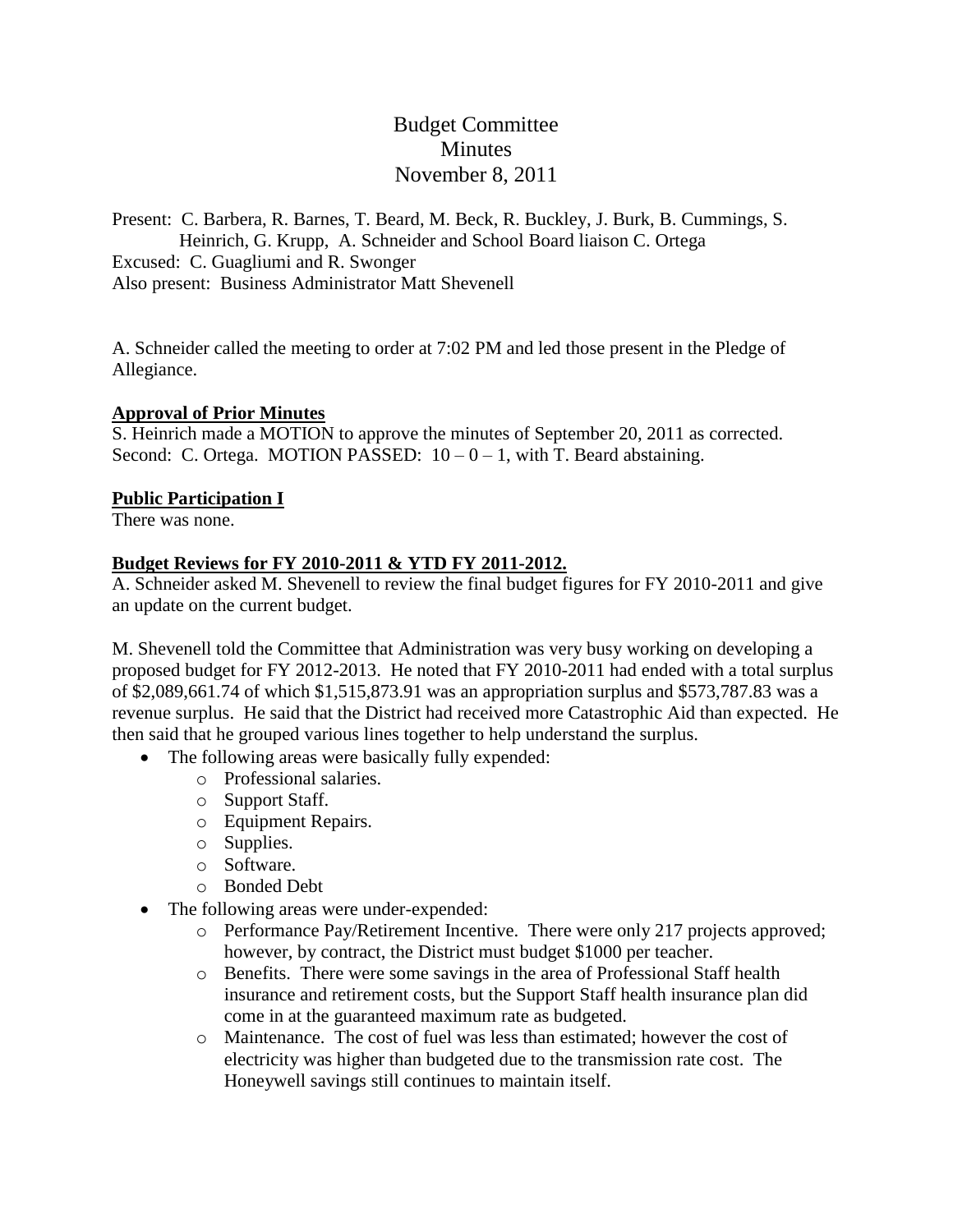- o Special Education. There was a significant savings in out-of-district placements. M. Shevenell noted that the department strives to develop programs in-district to meet student needs.
- o Contracted Services. Enrollment in Driver's Education is declining. M. Shevenell noted the Driver's Ed Program is a core requirement for the high school, and is budgeted both as an expenditure and as a revenue, resulting in no cost to the taxpayer.
- o Telephone/Printing/Postage/Advertising. There has been reduced advertising.
- o Texts. Fewer periodicals and maps were purchased.
- The following areas were over-expended:
	- o Transportation. M. Shevenell said this contract is up for renewal soon.
	- o Equipment. M. Shevenell noted that two computer labs at the Upper Elementary School were completed and the over-expenditure in this area of the budget was covered by the under-expenditure in the Texts lines.
	- o Meetings/Memberships/Records Check. The District now requires a fingerprint check of all staff and volunteers. The District purchased new fingerprinting equipment to reduce the number of "re-checks" needed and does reimburse the cost of the records check.

M. Shevenell told the Committee that Food Service is an Enterprise Fund and not part of the General Fund. This means it is expected to make money or at least break even and it gets to keep its surplus to use for Food Service expenditures such as equipment upgrades or to meet budget shortages. The current food service surplus fund is \$93,109.29. The plan is to build the surplus to about \$200,000 and then look at purchasing equipment. Meeting this goal is expected treat food service as an enterprise fund.

M. Shevenell noted that thus far in FY 2011-2012, everything seems to be on track. He said that Administration is looking at the line for substitutes for professional development and noted that the electric rate is higher than anticipated due to transmission costs, but the District is locked into rate for two years. In addition, M. Shevenell told the Committee that the town Trustees of the Trust Funds approved funding renovations for the library at Mastricola Elementary School from the Mastricola Fund.

### **Liaison Assignments**

A. Schneider explained the liaison process. Each department is assigned a liaison team of three members. An experienced Committee member has been named a team lead. The team lead will contact the department head and set up a meeting time. A. Schneider suggested that the time frame for these meetings should be after the budget books are available, probably after that department's budget has been presented to the School Board but before that department's budget is presented to the Committee. He said that liaisons should review and discuss their departments entire budgets except for anything that is revenue generated. He also said that members who had questions about budgets, other than those of their liaison assignments, should contact the liaison team lead for those budget and not contact the department head themselves.